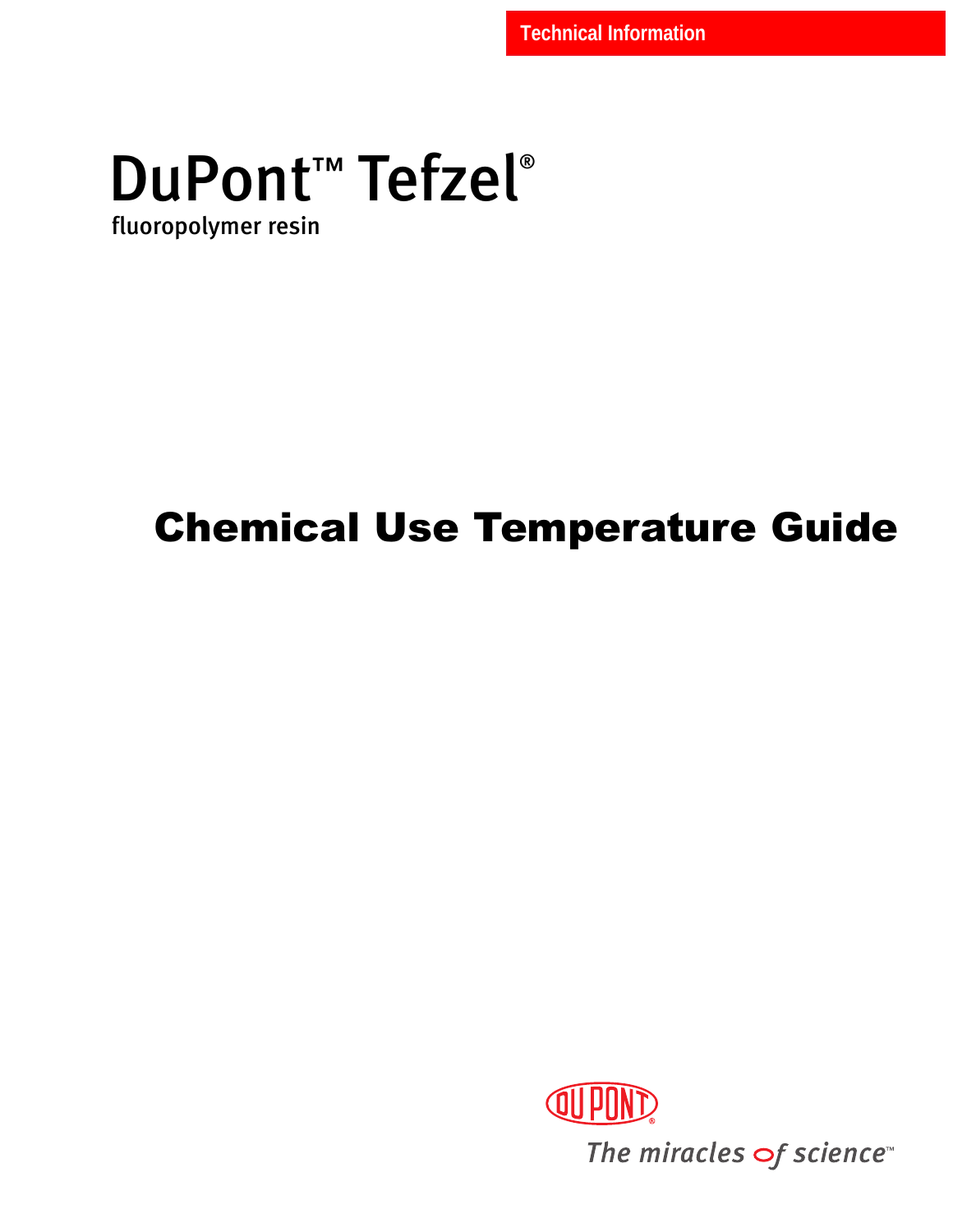## *Tefzel®* ...<br>Tough for Abrasive Service

*Tefzel*® fluoropolymer resin is a proven performer in the chemical and petrochemical processing industries. It has gained notable recognition for its unique properties and design versatility which are helping to solve some of the industry's toughest materials problems in process equipment and components.

Like DuPont's family of *Teflon*® fluoropolymer resins, *Tefzel*® provides excellent resistance to attack by chemicals and solvents which can cause rapid deterioration of other plastics and all but the most costly metal alloys.

*Tefzel*® is inert to strong mineral acids, inorganic bases, halogens and metal salt solutions. Even carboxylic acids, anhydrides, aromatic and aliphatic hydrocarbons, alcohols, aldehydes, ketones, ethers, esters, chlorocarbons and classic polymer solvents have little effect on *Tefzel*®. Very strong oxidizing acids near their boiling points, such as nitric at high concentration, will however affect *Tefzel*® in varying degrees. So will strong organic bases such as amines and sulfonic acids.

In addition to its chemical resistance, *Tefzel*® has excellent mechanical strength, stiffness and abrasion resistance. This may be an important consideration for process applications where abrasive slurries often accelerate wear and degradation of alternative materials. *Tefzel*® can also be reinforced with glass fibers to increase the flexural modulus to 950,000 psi/6,550 MPa.

*Tefzel*® has a broad continuous use temperature range from  $-150^{\circ}$  to 300°F ( $-100^{\circ}$  to 150°C). Specific temperature ratings vary with equipment design, thus it is important to consult with component manufacturers for in-use service recommendations.

#### Chemical Resistance Guide

**Table 1** lists over 450 chemicals whose corrosive characteristics create problems which can often be solved by specifying *Tefzel*® fluoropolymer. The maximum use temperature for each chemical service listed is suggested *as a guide only.*

Not all chemicals listed have been tested in a DuPont laboratory. This guide is based on selective laboratory tests of representative chemicals; field applications and experience; and engineering judgments as to the suitability of *Tefzel*® in these chemical environments.

**Table 1** lists chemicals and the "upper suggested use temperatures" for organic and inorganic chemicals and plating solutions. The temperature ratings, especially for inorganic chemicals, apply to aqueous and nonaqueous systems. It is recommended that tests be conducted under actual or simulated use conditions wherever possible to determine suitability of *Tefzel*® or any other material for a specific application. It is also suggested that the equipment fabricator be consulted for in-use service recommendations.

#### Representative Compatibility Data

The data presented in **Table 2** show the effects of various representative chemicals on the properties of *Tefzel*® as tested in DuPont laboratories.

The DuPont Oval Logo, DuPont™, The miracles of science™, and Tefzel® are trademarks or registered trademarks of E.I. du Pont de Nemours and Company.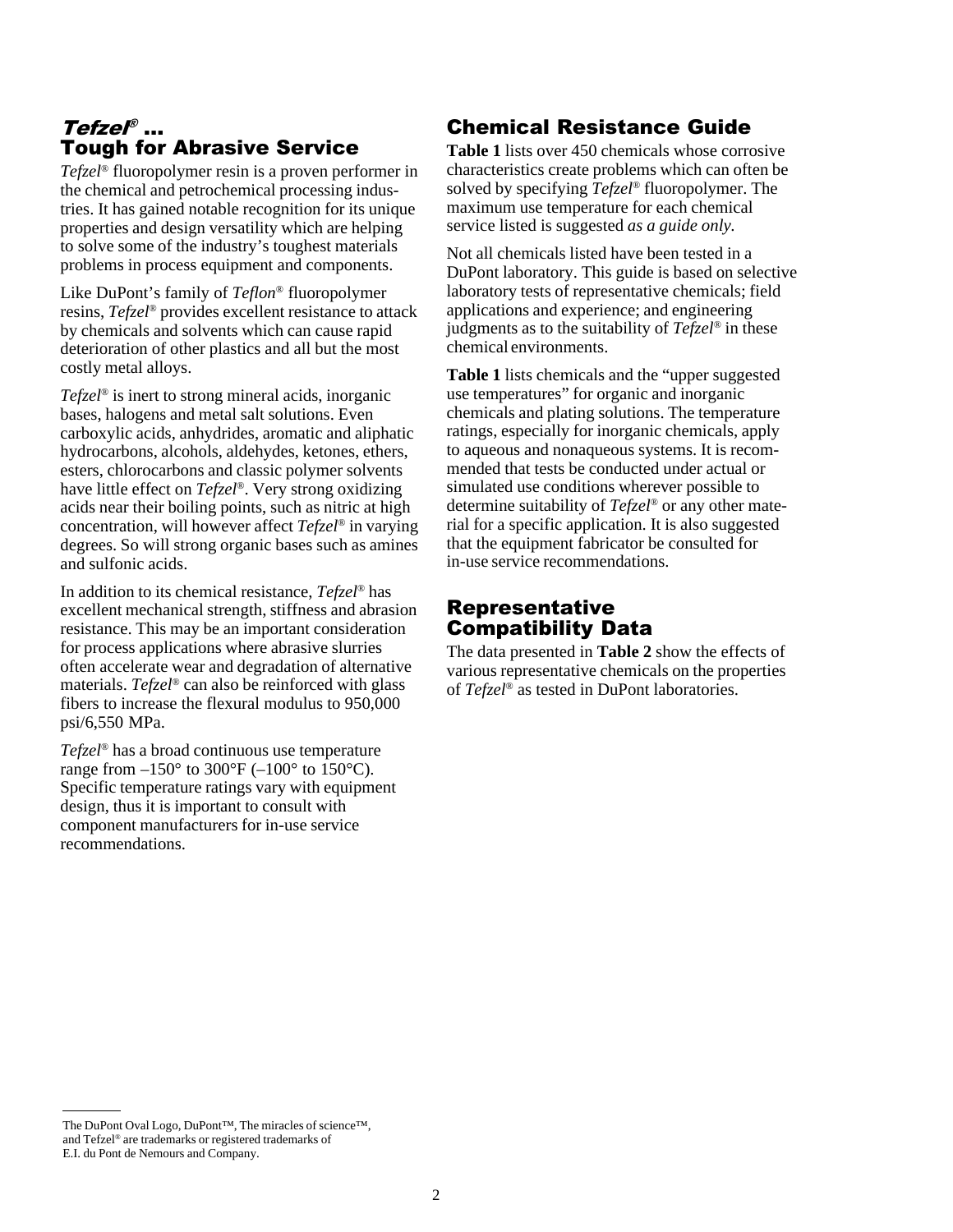| Chemical |                                | <b>Maximum Use</b><br><b>Temperature</b><br>°F | °C  |    | <b>Chemical</b>                                | $\mathsf{P}$ | <b>Maximum Use</b><br><b>Temperature</b><br>°C |  |
|----------|--------------------------------|------------------------------------------------|-----|----|------------------------------------------------|--------------|------------------------------------------------|--|
|          |                                |                                                |     |    |                                                |              |                                                |  |
| A        | Acetaldehyde                   | 200                                            | 95  |    | <b>Barium Sulfate</b>                          | 300          | 150                                            |  |
|          | Acetamide                      | 250                                            | 120 |    | Barium Sulfide                                 | 300          | 150                                            |  |
|          | Acetic Acid (50%)              | 250                                            | 120 |    | <b>Battery Acid</b>                            | 250          | 120                                            |  |
|          | Acetic Acid (Glacial)          | 230                                            | 110 |    | Benzaldehyde                                   | 212          | 100                                            |  |
|          | Acetic Anhydride               | 300                                            | 150 |    | Benzene                                        | 212          | 100                                            |  |
|          | Acetone                        | 150                                            | 65  |    | Benzene Sulfonic Acid                          | 212          | 100                                            |  |
|          | Acetone $(50\% H, O)$          | 150                                            | 65  |    | Benzoic Acid                                   | 275          | 135                                            |  |
|          | Acetonitrile                   | 150                                            | 65  |    | <b>Benzoyl Chloride</b>                        | 150          | 65                                             |  |
|          | Acetophenone                   | 300                                            | 150 |    | <b>Benzyl Alcohol</b>                          | 300          | 150                                            |  |
|          | Acetylchloride                 | 150                                            | 65  |    | <b>Benzyl Chloride</b>                         | 300          | 150                                            |  |
|          | Acetylene                      | 250                                            | 120 |    | <b>Bismuth Carbonate</b>                       | 300          | 150                                            |  |
|          | Acetylene Tetrabromide         | 300                                            | 150 |    | <b>Black Liquor</b>                            | 300          | 150                                            |  |
|          | Acetylene Tetrachloride        | 300                                            | 150 |    | Bleach (12.5% Cl <sub>2</sub> )                | 212          | 100                                            |  |
|          | Acrylonitrile                  | 150                                            | 65  |    | <b>Borax</b>                                   | 300          | 150                                            |  |
|          | Adipic Acid                    | 275                                            | 135 |    | <b>Boric Acid</b>                              | 300          | 150                                            |  |
|          | Air                            | 300                                            | 150 |    | <b>Brine</b>                                   | 300          | 150                                            |  |
|          | <b>Allyl Alcohol</b>           | 212                                            | 100 |    | <b>Bromic Acid</b>                             | 250          | 120                                            |  |
|          | <b>Allyl Chloride</b>          | 212                                            | 100 |    | Bromine (Dry)                                  | 150          | 65                                             |  |
|          | Aluminum Ammonium Sulfate      | 300                                            | 150 |    | Bromine Water (10%)                            | 230          | 110                                            |  |
|          | Aluminum Chloride              | 300                                            | 150 |    | mono-Bromobenzene                              | 212          | 100                                            |  |
|          | Aluminum Fluoride              | 300                                            | 150 |    | <b>Bromoform</b>                               | 212          | 100                                            |  |
|          | Aluminum Hydroxide             | 300                                            | 150 |    | m-Bromotoluene                                 | 212          | 100                                            |  |
|          | <b>Aluminum Nitrate</b>        | 300                                            | 150 |    | <b>Butadiene</b>                               | 250          | 120                                            |  |
|          | Aluminum Oxychloride           | 300                                            | 150 |    | <b>Butane</b>                                  | 300          | 150                                            |  |
|          | Aluminum Potassium Sulfate     | 300                                            | 150 |    | <b>Butanediol</b>                              | 275          | 135                                            |  |
|          | Amino Acids (H <sub>2</sub> O) | 212                                            | 100 |    | <b>Butyl Acetate</b>                           | 230          | 110                                            |  |
|          | Ammonia (Anhydrous)            | 300                                            | 150 |    | <b>Butyl Acrylate</b>                          | 230          | 110                                            |  |
|          | Ammonia (Aqueous 30%)          | 230                                            | 110 |    | n-Butyl Alcohol                                | 300          | 150                                            |  |
|          | Ammonium Bifluoride            | 300                                            | 150 |    | sec-Butyl Alcohol                              | 300          | 150                                            |  |
|          | Ammonium Bromide (50%)         | 275                                            | 135 |    | tert-Butyl Alcohol                             | 300          | 150                                            |  |
|          | Ammonium Carbonate             | 300                                            | 150 |    | n-Butylamine                                   | 120          | 50                                             |  |
|          | Ammonium Chloride              | 300                                            | 150 |    | sec-Butylamine                                 | 120          | 50                                             |  |
|          | Ammonium Dichromate            | 275                                            | 135 |    | tert-Butylamine                                | 120          | 50                                             |  |
|          | Ammonium Fluoride              | 300                                            | 150 |    | di-n-Butyl Amine                               | 230          | 110                                            |  |
|          | Ammonium Hydroxide             | 300                                            | 150 |    | tri-n-Butyl Amine                              | 230          | 110                                            |  |
|          | Ammonium Nitrate (Conc.)       | 230                                            | 110 |    | <b>Butylene</b>                                | 300          | 150                                            |  |
|          | Ammonium Perchlorate           | 275                                            | 135 |    | <b>Butyl Bromide</b>                           | 300          | 150                                            |  |
|          | Ammonium Persulfate            | 150                                            | 65  |    | <b>Butyl Chloride</b>                          | 300          | 150                                            |  |
|          | Ammonium Phosphate             | 300                                            | 150 |    | n-Butyl Mercaptan                              | 300          | 150                                            |  |
|          | Ammonium Sulfate               | 300                                            | 150 |    | <b>Butyl Phenol</b>                            | 230          | 110                                            |  |
|          | Ammonium Sulfide               | 300                                            | 150 |    | <b>Butyl Phthalate</b>                         | 150          | 65                                             |  |
|          | Ammonium Thiocyanate           | 300                                            | 150 |    | Butyraldehyde                                  | 212          | 100                                            |  |
|          | Amyl Acetate                   | 250                                            | 120 |    | <b>Butyric Acid</b>                            | 250          | 120                                            |  |
|          | Amyl Alcohol                   | 300                                            | 150 | C. | Calcium Bisulfate                              | 300          | 150                                            |  |
|          | Amyl Chloride                  | 300                                            | 150 |    | Calcium Bisulfide                              | 300          | 150                                            |  |
|          | Aniline                        | 230                                            | 110 |    | Calcium Carbonate                              | 300          | 150                                            |  |
|          | Aniline Hydrochloride (10%)    | 150                                            | 65  |    | Calcium Chlorate                               | 300          | 150                                            |  |
|          | Anthraquinone                  | 275                                            | 135 |    |                                                |              |                                                |  |
|          | Anthraquinone-Sulfonic Acid    | 275                                            | 135 |    | Calcium Chloride<br>Calcium Hydroxide          | 300<br>300   | 150                                            |  |
|          | Antimony Trichloride           | 212                                            | 100 |    |                                                |              | 150                                            |  |
|          | Aqua Regia                     | 212                                            | 100 |    | Calcium Hypochlorite<br><b>Calcium Nitrate</b> | 300          | 150                                            |  |
|          | Arsenic Acid                   | 300                                            | 150 |    | Calcium Oxide                                  | 300          | 150                                            |  |
| В        | <b>Barium Carbonate</b>        | 300                                            | 150 |    | Calcium Sulfate                                | 275<br>300   | 135<br>150                                     |  |
|          | <b>Barium Chloride</b>         | 300                                            | 150 |    | Calcium Sulfide                                | 250          | 120                                            |  |
|          | Barium Hydroxide               | 300                                            | 150 |    | Caprylic Acid                                  | 212          | 100                                            |  |
|          |                                |                                                |     |    |                                                |              |                                                |  |

(continued)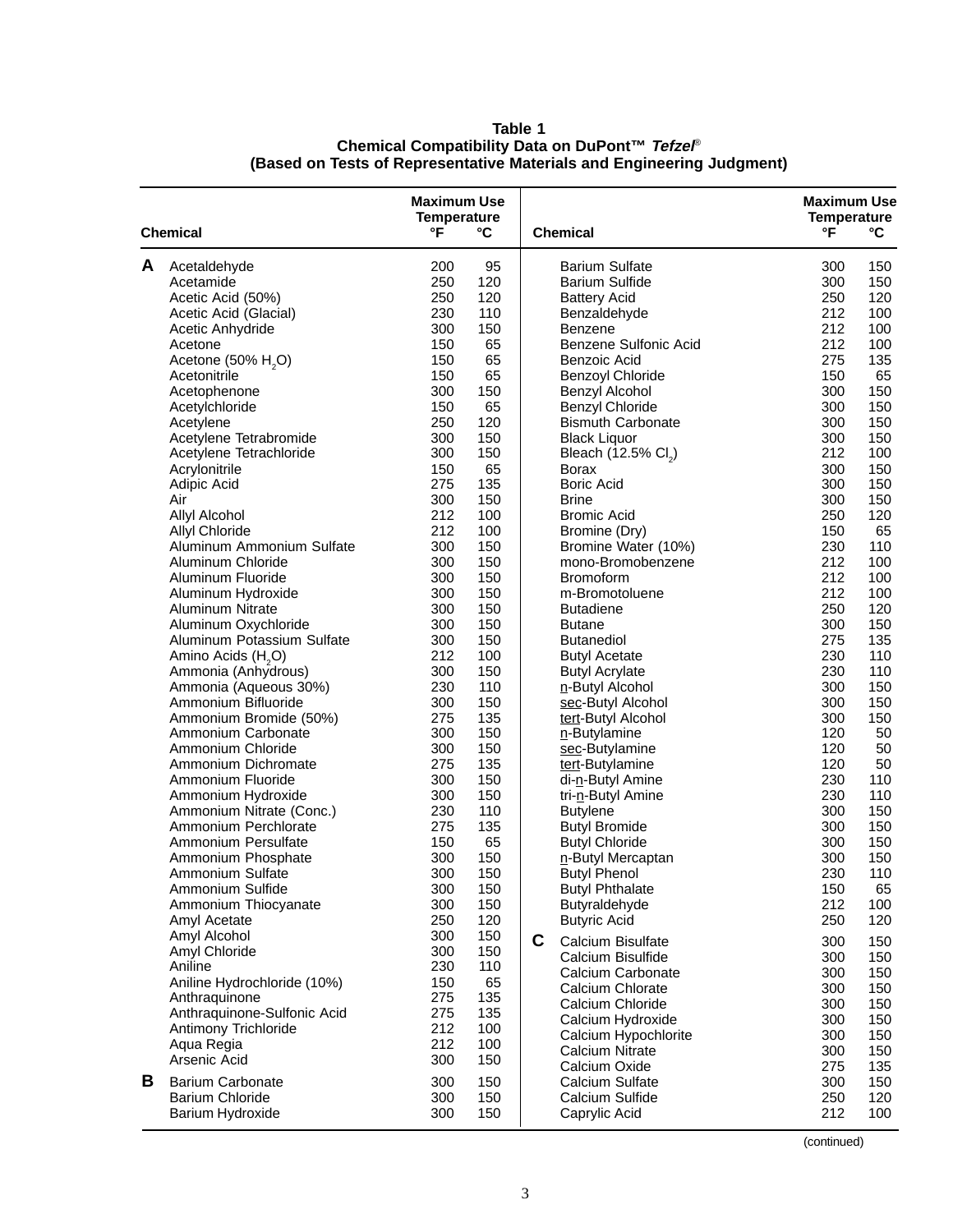|   | <b>Chemical</b>                                  | <b>Maximum Use</b><br><b>Temperature</b><br>°F | °C         | <b>Chemical</b> |                                                                 | <b>Maximum Use</b><br><b>Temperature</b><br>°F | °C         |
|---|--------------------------------------------------|------------------------------------------------|------------|-----------------|-----------------------------------------------------------------|------------------------------------------------|------------|
|   |                                                  |                                                |            |                 |                                                                 |                                                |            |
|   | Carbon Dioxide (Dry)                             | 300                                            | 150        |                 | Diglycolic Acid                                                 | 212                                            | 100        |
|   | Carbon Dioxide (Wet)                             | 300                                            | 150        |                 | Diisobutyl Ketone                                               | 230                                            | 110        |
|   | Carbon Disulfide                                 | 150                                            | 65         |                 | Diisobutylene                                                   | 275                                            | 135        |
|   | Carbon Monoxide                                  | 300                                            | 150        |                 | Dimethyl Formamide                                              | 250                                            | 120        |
|   | Carbon Tetrachloride                             | 150                                            | 65         |                 | Dimethyl Phthalate                                              | 212                                            | 100        |
|   | Carbonic Acid<br>Castor Oil                      | 300<br>300                                     | 150<br>150 |                 | Dimethyl Sulfate                                                | 150                                            | 65         |
|   | Caustic Potash (10 and 50%)                      | 212                                            | 100        |                 | Dimethyl Sulfoxide<br>Dimethylamine                             | 212<br>120                                     | 100<br>50  |
|   | Caustic Soda (10 and 50%)                        | 212                                            | 100        |                 | Dimethylaniline                                                 | 275                                            | 135        |
|   | Cellosolve <sup>®</sup>                          | 300                                            | 150        |                 | Dioctyl Phthalate                                               | 150                                            | 65         |
|   | Chloral Hydrate                                  | 212                                            | 100        |                 | p-Dioxane                                                       | 150                                            | 65         |
|   | <b>Chlorinated Brine</b>                         | 250                                            | 120        |                 | Diphenyl Ether                                                  | 175                                            | 80         |
|   | <b>Chlorinated Phenol</b>                        | 212                                            | 100        |                 | Divinyl Benzene                                                 | 175                                            | 80         |
|   | Chlorine (Dry)                                   | 212                                            | 100        |                 |                                                                 |                                                |            |
|   | Chlorine (Wet)                                   | 250                                            | 120        | Е               | Epichlorhydrin                                                  | 150                                            | 65         |
|   | <b>Chlorine Dioxide</b>                          | 250                                            | 120        |                 | <b>Ethyl Acetate</b>                                            | 150                                            | 65         |
|   | Chloroacetic Acid (50% H <sub>2</sub> O)         | 230                                            | 110        |                 | <b>Ethyl Acrylate</b>                                           | 212                                            | 100        |
|   | Chlorobenzene                                    | 212                                            | 100        |                 | <b>Ethyl Alcohol</b><br><b>Ethyl Chloride</b>                   | 300<br>300                                     | 150<br>150 |
|   | Chlorobenzyl Chloride                            | 150                                            | 65         |                 | Ethyl Chloroacetate                                             | 212                                            | 100        |
|   | Chloroform                                       | 212                                            | 100        |                 | Ethyl Cyanoacetate                                              | 212                                            | 100        |
|   | Chlorohydrin (Liquid)                            | 150                                            | 65         |                 | Ethylacetoacetate                                               | 150                                            | 65         |
|   | Chlorosulphonic Acid                             | 75                                             | 25         |                 | Ethylamine                                                      | 100                                            | 40         |
|   | Chromic Acid (50%)                               | 150                                            | 65         |                 | Ethylene Bromide                                                | 300                                            | 150        |
|   | Chromic Chloride                                 | 212                                            | 100        |                 | <b>Ethylene Chloride</b>                                        | 300                                            | 150        |
|   | Chromyl Chloride                                 | 212                                            | 100        |                 | Ethylene Chlorohydrin                                           | 150                                            | 65         |
|   | Clorox Bleach Solution (5-1/2% Cl <sub>2</sub> ) | 212                                            | 100        |                 | <b>Ethylene Diamine</b>                                         | 120                                            | 50         |
|   | Coal Gas                                         | 212                                            | 100        |                 | Ethylene Glycol                                                 | 300                                            | 150        |
|   | <b>Copper Chloride</b>                           | 300                                            | 150        |                 | Ethylene Oxide                                                  | 230                                            | 110        |
|   | Copper Cyanide                                   | 300                                            | 150        | F               |                                                                 |                                                |            |
|   | <b>Copper Fluoride</b>                           | 300                                            | 150        |                 | <b>Fatty Acids</b><br>Ferric Chloride (50% in H <sub>2</sub> O) | 300<br>300                                     | 150<br>150 |
|   | <b>Copper Nitrate</b>                            | 300                                            | 150        |                 | Ferric Hydroxide                                                | 300                                            | 150        |
|   | <b>Copper Sulfate</b>                            | 300                                            | 150        |                 | <b>Ferric Nitrate</b>                                           | 300                                            | 150        |
|   | Cresol<br>Cresylic Acid                          | 275<br>275                                     | 135<br>135 |                 | <b>Ferric Sulfate</b>                                           | 300                                            | 150        |
|   | Crotonaldehyde                                   | 212                                            | 100        |                 | <b>Ferrous Chloride</b>                                         | 300                                            | 150        |
|   | Crude Oil                                        | 300                                            | 150        |                 | Ferrous Hydroxide                                               | 300                                            | 150        |
|   | Cyclohexane                                      | 300                                            | 150        |                 | <b>Ferrous Nitrate</b>                                          | 300                                            | 150        |
|   | Cyclohexanol                                     | 250                                            | 120        |                 | <b>Ferrous Sulfate</b>                                          | 300                                            | 150        |
|   | Cyclohexanone                                    | 300                                            | 150        |                 | Fluorine (Gaseous)                                              | 100                                            | 40         |
|   |                                                  |                                                |            |                 | Fluoroboric Acid                                                | 275                                            | 135        |
| D | <b>DDT</b>                                       | 212                                            | 100        |                 | Fluosilicic Acid                                                | 275                                            | 135        |
|   | Decalin                                          | 250                                            | 120        |                 | Formaldehyde (37% in H <sub>2</sub> O)                          | 230                                            | 110        |
|   | Decane<br><b>Dextrin</b>                         | 300<br>300                                     | 150<br>150 |                 | Formic Acid                                                     | 275                                            | 135        |
|   | Diacetone Alcohol                                | 212                                            | 100        |                 | FREON <sup>®</sup> 11                                           | 230                                            | 110        |
|   | 1,2-Dibromopropane                               | 200                                            | 95         |                 | FREON <sup>®</sup> 12                                           | 230                                            | 110        |
|   | Dibutyl Phthalate                                | 150                                            | 65         |                 | FREON <sup>®</sup> 22                                           | 230                                            | 110        |
|   | Dichloroacetic Acid                              | 150                                            | 65         |                 | Fuel Oil                                                        | 300                                            | 150        |
|   | o-Dichlorobenzene                                | 150                                            | 65         |                 | <b>Fumaric Acid</b>                                             | 200                                            | 95         |
|   | Dichloroethylene                                 | 150                                            | 65         |                 | Furane                                                          | 150                                            | 65         |
|   | Dichloropropionic Acid                           | 150                                            | 65         |                 | Furfural                                                        | 212                                            | 100        |
|   | <b>Diesel Fuels</b>                              | 300                                            | 150        | G               | <b>Gallic Acid</b>                                              | 212                                            | 100        |
|   | Diethyl Benzene                                  | 275                                            | 135        |                 | Gas-Manufactured                                                | 300                                            | 150        |
|   | Diethyl Cellosolve                               | 300                                            | 150        |                 | Gas-Natural                                                     | 300                                            | 150        |
|   | Diethyl Ether                                    | 212                                            | 100        |                 | Gasoline-Leaded                                                 | 300                                            | 150        |
|   | Diethylamine                                     | 230                                            | 110        |                 | Gasoline-Sour                                                   | 300                                            | 150        |
|   | Diethylene Triamine                              | 212                                            | 100        |                 | Gasoline-Unleaded                                               | 300                                            | 150        |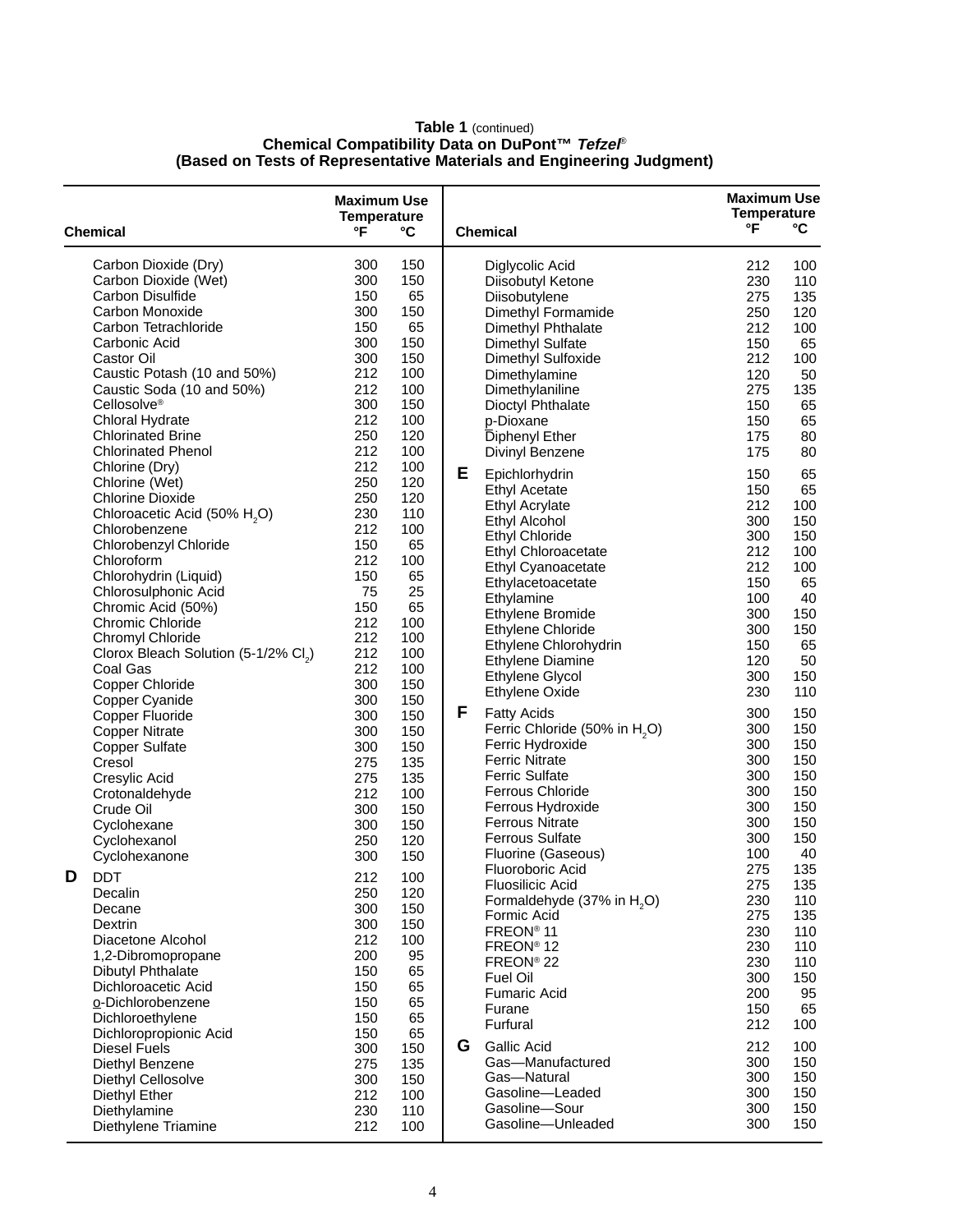| <b>Chemical</b> |                                                    | <b>Maximum Use</b><br><b>Temperature</b><br>$\mathsf{P}$ | °C         |   | <b>Chemical</b>                    | <b>Maximum Use</b><br><b>Temperature</b><br>°F<br>°C |            |
|-----------------|----------------------------------------------------|----------------------------------------------------------|------------|---|------------------------------------|------------------------------------------------------|------------|
|                 |                                                    |                                                          |            |   |                                    |                                                      |            |
|                 | Glycerol                                           | 300                                                      | 150        |   | Mercuric Cyanide                   | 275                                                  | 135        |
|                 | Glycol                                             | 275                                                      | 135        |   | <b>Mercuric Nitrate</b>            | 275                                                  | 135        |
|                 | Glycolic Acid                                      | 250                                                      | 120        |   | Mercury                            | 275                                                  | 135        |
| H               | Heptane                                            | 300                                                      | 150        |   | Methacrylic Acid                   | 200                                                  | 95         |
|                 | Hexane                                             | 300                                                      | 150        |   | Methane                            | 250                                                  | 120        |
|                 | Hydrazine                                          | 100                                                      | 40         |   | Methane Sulfonic Acid (50%)        | 230                                                  | 110        |
|                 | Hydrazine Dihydrochloride                          | 125                                                      | 50         |   | <b>Methyl Alcohol</b>              | 300                                                  | 150<br>120 |
|                 | <b>Hydriodic Acid</b>                              | 300                                                      | 150        |   | n-Methylaniline<br>Methyl Benzoate | 250<br>250                                           | 120        |
|                 | Hydrobromic Acid (50%)                             | 300                                                      | 150        |   | Methyl Bromide                     | 300                                                  | 150        |
|                 | Hydrochloric Acid (20%)                            | 300                                                      | 150        |   | Methyl Cellosolve <sup>®</sup>     | 300                                                  | 150        |
|                 | Hydrochloric Acid (Conc.)                          | 300                                                      | 150        |   | <b>Methyl Chloride</b>             | 200                                                  | 95         |
|                 | Hydrochloric Acid (Gas)                            | 300                                                      | 150        |   | Methyl Chloroform                  | 150                                                  | 65         |
|                 | Hydrocyanic Acid                                   | 300                                                      | 150        |   | Methyl Chloromethyl Ether          | 175                                                  | 80         |
|                 | Hydrofluoric Acid (35%)                            | 275                                                      | 135        |   | Methyl Cyanoacetate                | 175                                                  | 80         |
|                 | Hydrofluoric Acid (70%)                            | 250                                                      | 120        |   | Methyl Ethyl Ketone                | 230                                                  | 110        |
|                 | Hydrofluoric Acid (100%)                           | 230                                                      | 110        |   | Methyl Isobutyl Ketone             | 230                                                  | 110        |
|                 | Hydrofluorosilicic Acid                            | 300                                                      | 150        |   | Methyl Methacrylate                | 175                                                  | 80         |
|                 | Hydrogen                                           | 300                                                      | 150        |   | <b>Methyl Salicylate</b>           | 200                                                  | 95         |
|                 | Hydrogen Cyanide                                   | 300<br>250                                               | 150<br>120 |   | Methyl Sulfuric Acid               | 212                                                  | 100        |
|                 | Hydrogen Peroxide (30%)<br>Hydrogen Peroxide (90%) | 150                                                      | 65         |   | Methyl Trichlorosilane             | 200                                                  | 95         |
|                 | Hydrogen Phosphide                                 | 150                                                      | 65         |   | Methylene Bromide                  | 212                                                  | 100        |
|                 | Hydrogen Sulfide (Dry)                             | 300                                                      | 150        |   | Methylene Chloride                 | 212                                                  | 100        |
|                 | Hydrogen Sulfide (Wet)                             | 300                                                      | 150        |   | Methylene lodide                   | 212                                                  | 100        |
|                 | Hydroquinone                                       | 250                                                      | 120        |   | <b>Mineral Oil</b>                 | 300                                                  | 150        |
|                 | <b>Hypochlorous Acid</b>                           | 300                                                      | 150        |   | Monochlorobenzene                  | 230                                                  | 110        |
|                 |                                                    |                                                          |            |   | Monoethanolamine                   | 150                                                  | 65         |
| ı               | <b>Inert Gases</b>                                 | 300                                                      | 150        |   | Morpholine                         | 150                                                  | 65         |
|                 | Iodine (Dry)                                       | 230                                                      | 110        | N | Naphtha                            | 300                                                  | 150        |
|                 | Iodine (Wet)                                       | 230                                                      | 110        |   | Naphthalene                        | 300                                                  | 150        |
|                 | <b>lodoform</b>                                    | 230                                                      | 110        |   | Nickel Chloride                    | 300                                                  | 150        |
|                 | <b>Isobutyl Alcohol</b>                            | 275<br>120                                               | 135<br>50  |   | <b>Nickel Nitrate</b>              | 300                                                  | 150        |
|                 | Isopropylamine                                     |                                                          |            |   | <b>Nickel Sulfate</b>              | 300                                                  | 150        |
| J               | Jet Fuel-JP4                                       | 230                                                      | 110        |   | Nicotine                           | 212                                                  | 100        |
|                 | Jet Fuel-JP5                                       | 230                                                      | 110        |   | Nicotinic Acid                     | 250                                                  | 120        |
| L               | Lactic Acid                                        | 250                                                      | 120        |   | Nitric Acid (50%)                  | 221                                                  | 105        |
|                 | Lard Oil                                           | 300                                                      | 150        |   | Nitric Acid (Conc. 70%)            | 248                                                  | 120        |
|                 | Lauric Acid                                        | 250                                                      | 120        |   | Nitric Acid-Sulfuric Acid (50/50)  | 212                                                  | 100        |
|                 | Lauryl Chloride                                    | 275                                                      | 135        |   | Nitrobenzene                       | 300                                                  | 150        |
|                 | Lauryl Sulfate                                     | 250                                                      | 120        |   | Nitrogen Dioxide                   | 212                                                  | 100        |
|                 | Lead Acetate                                       | 300                                                      | 150        |   | Nitrogen Gas                       | 300                                                  | 150        |
|                 | Linoleic Acid                                      | 275                                                      | 135        |   | Nitromethane                       | 212                                                  | 100        |
|                 | Linseed Oil                                        | 300                                                      | 150        |   | <b>Nitrous Acid</b>                | 212                                                  | 100        |
|                 | Lithium Bromide (Saturated)                        | 250                                                      | 120        | O | Octane                             | 300                                                  | 150        |
|                 | Lithium Hydroxide                                  | 300                                                      | 150        |   | Octene                             | 300                                                  | 150        |
|                 | Lubricating Oil                                    | 300                                                      | 150        |   | Oleic Acid                         | 275                                                  | 135        |
| м               | Magnesium Carbonate                                | 300                                                      | 150        |   | Oleum                              | 120                                                  | 50         |
|                 | Magnesium Chloride                                 | 300                                                      | 150        |   | Oxalic Acid                        | 230                                                  | 110        |
|                 | Magnesium Hydroxide                                | 300                                                      | 150        |   | Oxygen                             | 300                                                  | 150        |
|                 | Magnesium Nitrate                                  | 300                                                      | 150        |   | Ozone (<1% in Air)                 | 212                                                  | 100        |
|                 | Magnesium Sulfate                                  | 300                                                      | 150        | P | <b>Palmitic Acid</b>               | 275                                                  | 135        |
|                 | Maleic Acid                                        | 275                                                      | 135        |   | Perchlorethylene                   | 275                                                  | 135        |
|                 | Maleic Anhydride                                   | 200                                                      | 95         |   | Perchloric Acid (10%)              | 230                                                  | 110        |
|                 | Malic Acid                                         | 275                                                      | 135        |   | Perchloric Acid (72%)              | 150                                                  | 65         |
|                 | Mercuric Chloride                                  | 275                                                      | 135        |   | Petrolatum                         | 300                                                  | 150        |

(continued)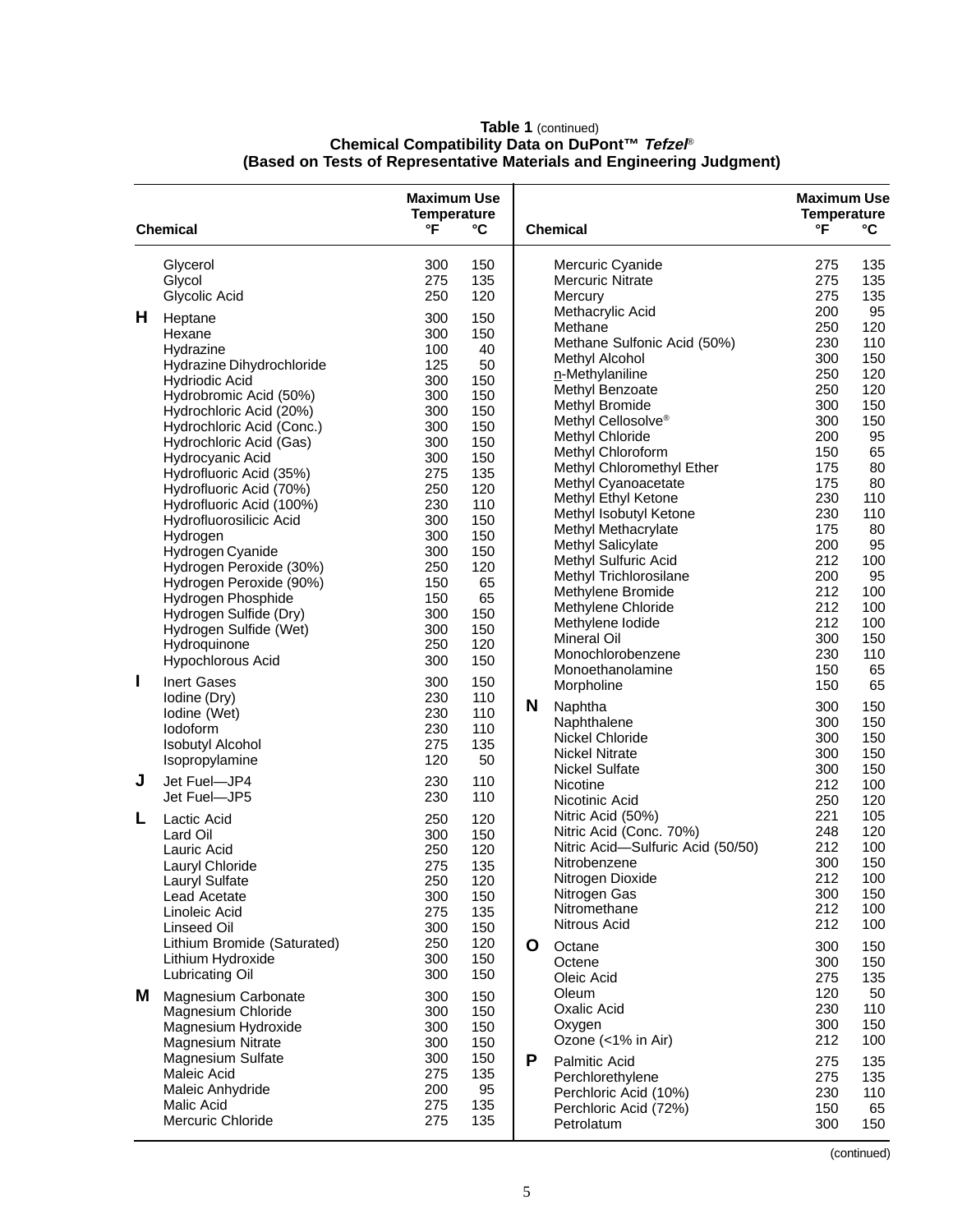| <b>Chemical</b>                                  | <b>Maximum Use</b><br><b>Temperature</b><br>$\mathsf{P}$ | °C         | <b>Chemical</b>                                 | <b>Maximum Use</b><br><b>Temperature</b><br>°F | °C         |
|--------------------------------------------------|----------------------------------------------------------|------------|-------------------------------------------------|------------------------------------------------|------------|
|                                                  |                                                          |            |                                                 |                                                |            |
| Petroleum                                        | 300                                                      | 150        | Silicon Tetrachloride                           | 250                                            | 120        |
| Petroleum Ether                                  | 212                                                      | 100        | Silver Chloride                                 | 300                                            | 150        |
| Phenol (10%)                                     | 230                                                      | 110        | Silver Cyanide                                  | 300                                            | 150        |
| Phenol (100%)                                    | 212                                                      | 100        | <b>Silver Nitrate</b>                           | 300                                            | 150        |
| <b>Phenolsulfonic Acid</b>                       | 212                                                      | 100        | Sodium Acetate                                  | 300                                            | 150        |
| Phenylhydrazine                                  | 212<br>212                                               | 100        | Sodium Benzene-Sulfonate                        | 300                                            | 150        |
| Phenylhydrazine Hydrochloride<br>o-Phenylphenol  | 212                                                      | 100<br>100 | Sodium Benzoate<br>Sodium Bicarbonate           | 300<br>300                                     | 150<br>150 |
| Phosgene                                         | 212                                                      | 100        | Sodium Bisulfate                                | 300                                            | 150        |
| Phosphoric Acid (30%)                            | 300                                                      | 150        | Sodium Bisulfite                                | 300                                            | 150        |
| Phosphoric Acid (85%)                            | 275                                                      | 135        | Sodium Borate                                   | 212                                            | 100        |
| Phosphorus Oxychloride                           | 221                                                      | 100        | Sodium Bromide                                  | 300                                            | 150        |
| Phosphorus Pentachloride                         | 212                                                      | 100        | Sodium Carbonate                                | 300                                            | 150        |
| Phosphorus Pentoxide                             | 230                                                      | 110        | Sodium Chlorate                                 | 300                                            | 150        |
| Phosphorus Trichloride                           | 250                                                      | 120        | Sodium Chloride                                 | 300                                            | 150        |
| <b>Phthalic Acid</b>                             | 212                                                      | 100        | Sodium Chromate                                 | 300                                            | 150        |
| Phthalic Anhydride                               | 212                                                      | 100        | Sodium Cyanide                                  | 300                                            | 150        |
| Picric Acid                                      | 125                                                      | 50         | Sodium Dichromate (Alkaline)                    | 212                                            | 100        |
| Polyvinyl Acetate                                | 300                                                      | 150        | Sodium Ferricyanide                             | 300                                            | 150        |
| Polyvinyl Alcohol<br>Potassium Aluminum Chloride | 300<br>300                                               | 150<br>150 | Sodium Ferrocyanide<br>Sodium Fluoride          | 300<br>300                                     | 150<br>150 |
| Potassium Aluminum Sulfate (50%)                 | 300                                                      | 150        | Sodium Glutamate                                | 275                                            | 135        |
| Potassium Bicarbonate                            | 300                                                      | 150        | Sodium Hydroxide (10%)                          | 230                                            | 110        |
| Potassium Borate                                 | 300                                                      | 150        | Sodium Hydroxide (50%)                          | 230                                            | 110        |
| Potassium Bromate                                | 300                                                      | 150        | Sodium Hypochlorite                             | 300                                            | 150        |
| Potassium Bromide                                | 300                                                      | 150        | Sodium Hyposulfite                              | 300                                            | 150        |
| Potassium Carbonate                              | 300                                                      | 150        | Sodium Iodide                                   | 300                                            | 150        |
| Potassium Chlorate                               | 300                                                      | 150        | Sodium Lignosulfonate                           | 300                                            | 150        |
| Potassium Chloride                               | 300                                                      | 150        | Sodium Metasilicate                             | 300                                            | 150        |
| Potassium Chromate                               | 300                                                      | 150        | Sodium Nitrate                                  | 300                                            | 150        |
| Potassium Cyanide                                | 300                                                      | 150        | Sodium Nitrite                                  | 300                                            | 150        |
| Potassium Dichromate                             | 300                                                      | 150        | Sodium Perborate                                | 212                                            | 100        |
| Potassium Ferrocyanide                           | 300                                                      | 150        | Sodium Perchlorate                              | 150                                            | 65         |
| Potassium Fluoride<br>Potassium Hydroxide (50%)  | 300<br>212                                               | 150<br>100 | Sodium Peroxide<br>Sodium Persulfate            | 300<br>175                                     | 150<br>80  |
| Potassium Hypochlorite                           | 275                                                      | 135        | Sodium Phosphate                                | 300                                            | 150        |
| Potassium Nitrate                                | 300                                                      | 150        | Sodium Silicate                                 | 300                                            | 150        |
| Potassium Perborate                              | 275                                                      | 135        | Sodium Silicofluoride                           | 300                                            | 150        |
| Potassium Perchlorate                            | 212                                                      | 100        | Sodium Sulfate                                  | 300                                            | 150        |
| Potassium Permanganate                           | 300                                                      | 150        | Sodium Sulfide                                  | 300                                            | 150        |
| Potassium Persulfate                             | 150                                                      | 65         | Sodium Sulfite                                  | 300                                            | 150        |
| Potassium Sulfate                                | 300                                                      | 150        | Sodium Thiosulfate                              | 300                                            | 150        |
| Potassium Sulfide                                | 300                                                      | 150        | Sorbic Acid                                     | 275                                            | 135        |
| Propane                                          | 275                                                      | 135        | Sour Crude Oil                                  | 300                                            | 150        |
| Propionic Acid                                   | 212                                                      | 100        | Stannic Chloride                                | 300                                            | 150        |
| Propyl Alcohol                                   | 300                                                      | 150        | Stannous Chloride                               | 300                                            | 150        |
| Propylene Dibromide<br>Propylene Dichloride      | 212<br>212                                               | 100<br>100 | <b>Stannous Fluoride</b><br><b>Stearic Acid</b> | 250<br>300                                     | 120<br>150 |
| Propylene Glycol Methyl Ether                    | 212                                                      | 100        | Stoddard's Solvent                              | 275                                            | 135        |
| Propylene Oxide                                  | 150                                                      | 65         | <b>Styrene Monomer</b>                          | 212                                            | 100        |
| Pyridine                                         | 150                                                      | 65         | Succinic Acid                                   | 275                                            | 135        |
| Pyrogallol                                       | 150                                                      | 65         | Sulfamic Acid                                   | 212                                            | 100        |
| S                                                | 212                                                      | 100        | Sulfur (Molten)                                 | 250                                            | 120        |
| Salicylaldehyde<br>Salicylic Acid                | 250                                                      | 120        | <b>Sulfur Dioxide</b>                           | 230                                            | 110        |
| Salt Brine                                       | 300                                                      | 150        | Sulfur Trioxide (Liquid)                        | 75                                             | 25         |
| Sea Water                                        | 300                                                      | 150        | Sulfuric Acid (60%)                             | 300                                            | 150        |
|                                                  |                                                          |            |                                                 |                                                |            |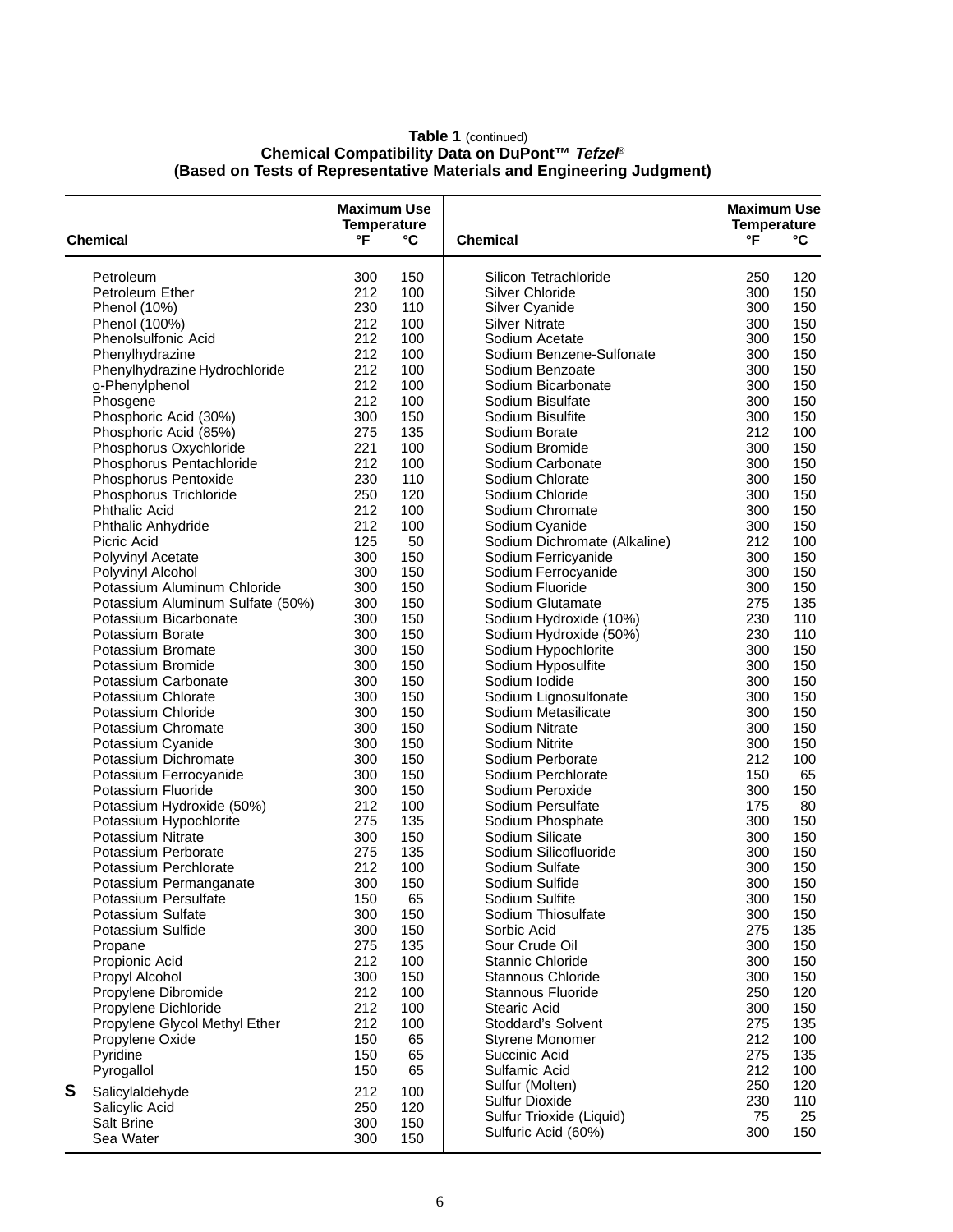|   | <b>Chemical</b>                                                                                                                                                                        | <b>Maximum Use</b><br>Temperature<br>°F              | °C                                                  |        | <b>Chemical</b>                                                                                                                                | <b>Maximum Use</b><br><b>Temperature</b><br>°F | °C                                            |
|---|----------------------------------------------------------------------------------------------------------------------------------------------------------------------------------------|------------------------------------------------------|-----------------------------------------------------|--------|------------------------------------------------------------------------------------------------------------------------------------------------|------------------------------------------------|-----------------------------------------------|
| т | Sulfuric Acid (Conc.)<br>Sulfuric Acid (Fuming-Oleum)<br>Sulfurous Acid<br>Tall Oil                                                                                                    | 300<br>120<br>230<br>300                             | 150<br>50<br>110                                    | U<br>v | UDMH-Hydrazine (50/50)<br>Urea (50% H <sub>2</sub> O)<br>Varsol<br>Vinyl Acetate                                                               | 120<br>275<br>275<br>275                       | 50<br>135<br>135<br>135                       |
|   | Tannic Acid<br>Tartaric Acid<br>2,3,4,6-Tetrachlorophenol<br><b>Tetraethyl Lead</b><br>Tetrahydrofuran                                                                                 | 275<br>275<br>212<br>300<br>212                      | 150<br>135<br>135<br>100<br>150<br>100              | W      | Vinyl Chloride (Monomer)<br>Water<br><b>Water Sewage</b><br>Wax                                                                                | 150<br>300<br>275<br>300                       | 65<br>150<br>135<br>150                       |
|   | <b>Tetramethyl Ammonium</b><br>Hydroxide (50%)<br><b>Thionyl Chloride</b><br>Tin Tetrachloride<br>Titanium Dioxide<br>Titanium Tetrachloride<br>Toluene                                | 212<br>212<br>230<br>300<br>212<br>250               | 100<br>100<br>110<br>150<br>100<br>120              | X<br>Z | Xylene<br>Zinc Acetate<br><b>Zinc Chloride</b><br>Zinc Hydrosulfite (10%)<br><b>Zinc Nitrate</b><br><b>Zinc Sulfate</b><br><b>Zinc Sulfide</b> | 250<br>250<br>300<br>250<br>300<br>300<br>300  | 120<br>120<br>150<br>120<br>150<br>150<br>150 |
|   | <b>Tributyl Phosphate</b><br><b>Trichloracetic Acid</b><br>Trichloroethylene<br>Trichloromethane<br>2,4,5-Trichlorophenol<br>Triethylamine<br><b>Trisodium Phosphate</b><br>Turpentine | 150<br>212<br>275<br>212<br>212<br>230<br>275<br>275 | 65<br>100<br>135<br>100<br>100<br>110<br>135<br>135 |        | <b>PLATING SOLUTIONS</b><br><b>Brass</b><br>Cadmium<br>Chrome<br>Copper<br>Gold                                                                | 275<br>275<br>275<br>275<br>275                | 135<br>135<br>135<br>135<br>135               |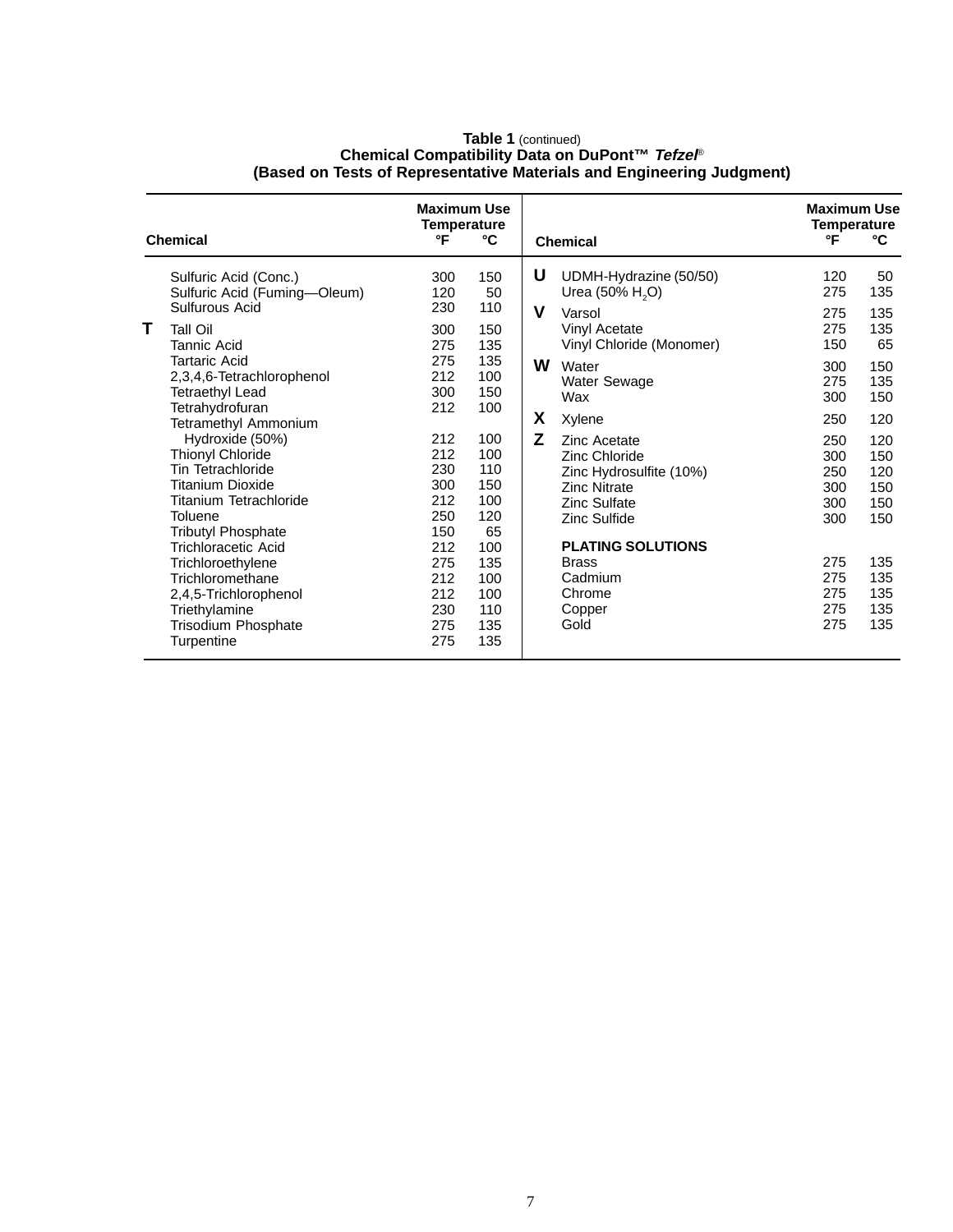#### Representative Compatibility Data

These test results confirm the chemical resistant properties of *Tefzel*®.

The test results shown in **Table 2** represent the tensile strength, elongation and weight changes after exposures at indicated temperatures.

|                               | <b>Boiling</b><br><b>Point</b> |     |     | <b>Test</b><br><b>Temperature</b> |                | <b>Retained Properties-%</b><br><b>Tensile</b><br>Weight |        |                          |
|-------------------------------|--------------------------------|-----|-----|-----------------------------------|----------------|----------------------------------------------------------|--------|--------------------------|
| <b>Chemical</b>               | °F                             | °C  | °F  | °C                                | <b>Days</b>    | <b>Strength</b>                                          | Elong. | Gain                     |
| <b>Acid/Anhydrides</b>        |                                |     |     |                                   |                |                                                          |        |                          |
| Acetic Acid (Glacial)         | 244                            | 118 | 244 | 118                               | 7              | 82                                                       | 80     | 3.4                      |
| Acetic Anhydride              | 282                            | 139 | 282 | 139                               | 7              | 100                                                      | 100    | 0                        |
| Trichloroacetic Acid          | 384                            | 196 | 212 | 100                               | 7              | 90                                                       | 70     | 0                        |
| <b>Aliphatic Hydrocarbons</b> |                                |     |     |                                   |                |                                                          |        |                          |
| Mineral Oil                   |                                |     | 356 | 180                               | 7              | 90                                                       | 60     | $\mathbf 0$              |
| Naphtha                       |                                |     | 212 | 100                               | 7              | 100                                                      | 100    | 0.5                      |
| <b>Aromatic Hydrocarbons</b>  |                                |     |     |                                   |                |                                                          |        |                          |
| Benzene                       | 176                            | 80  | 176 | 80                                | 7              | 100                                                      | 100    | $\mathbf 0$              |
| Toluene                       | 230                            | 110 | 230 | 110                               | 7              |                                                          |        |                          |
| <b>Functional Aromatics</b>   |                                |     |     |                                   |                |                                                          |        |                          |
| O-Cresol                      | 376                            | 191 | 356 | 180                               | 7              | 100                                                      | 100    | $\mathbf 0$              |
| Amines                        |                                |     |     |                                   |                |                                                          |        |                          |
| Aniline                       | 365                            | 185 | 248 | 120                               | 7              | 81                                                       | 99     | 2.7                      |
| Aniline                       | 365                            | 185 | 248 | 120                               | 30             | 93                                                       | 82     |                          |
| Aniline                       | 365                            | 185 | 356 | 180                               | 7              | 95                                                       | 90     |                          |
| N,N-Dimethylaniline           | 374                            | 190 | 248 | 120                               | 7              | 82                                                       | 97     |                          |
| N-Methylaniline               | 383                            | 195 | 248 | 120                               | $\overline{7}$ | 85                                                       | 95     | $\overline{\phantom{0}}$ |
| N-Methylaniline               | 383                            | 195 | 248 | 120                               | 30             | 100                                                      | 100    |                          |
| n-Butylamine                  | 172                            | 78  | 172 | 78                                | 7              | 71                                                       | 73     | 4.4                      |
| Di-n-Butylamine               | 318                            | 159 | 248 | 120                               | 7              | 81                                                       | 96     |                          |
| Di-n-Butylamine               | 318                            | 159 | 248 | 120                               | 30             | 100                                                      | 100    |                          |
| Di-n-Butylamine               | 318                            | 159 | 320 | 160                               | $\overline{7}$ | 55                                                       | 75     | $\overline{\phantom{0}}$ |
| Tri-n-Butylamine              | 421                            | 216 | 248 | 120                               | 7              | 81                                                       | 80     | $\overline{\phantom{0}}$ |
| Tri-n-Butylamine              | 421                            | 216 | 248 | 120                               | 30             | 100                                                      | 100    |                          |
| Pyridine                      | 240                            | 116 | 240 | 116                               | 7              | 100                                                      | 100    | 1.5                      |
| <b>Chlorinated Solvents</b>   |                                |     |     |                                   |                |                                                          |        |                          |
| Carbon Tetrachloride          | 172                            | 78  | 172 | 78                                | 7              | 90                                                       | 80     | 4.5                      |
| Chloroform                    | 144                            | 62  | 142 | 61                                | 7              | 85                                                       | 100    | 4.0                      |
| Dichloroethylene              | 170                            | 77  | 90  | 32                                | 7              | 95                                                       | 100    | 2.8                      |
| FREON <sup>®</sup> 113        | 115                            | 46  | 115 | 46                                | 7              | 100                                                      | 100    | 0.8                      |
| Methylene Chloride            | 104                            | 40  | 104 | 40                                | 7              | 85                                                       | 85     | 0                        |
| <b>Ethers</b>                 |                                |     |     |                                   |                |                                                          |        |                          |
| Tetrahydrofuran               | 151                            | 66  | 151 | 66                                | 7              | 86                                                       | 93     | 3.5                      |
| Aldehyde/Ketones              |                                |     |     |                                   |                |                                                          |        |                          |
| Acetone                       | 132                            | 56  | 132 | 56                                | 7              | 80                                                       | 83     | 4.1                      |
| Acetophenone                  | 394                            | 201 | 356 | 180                               | 7              | 80                                                       | 80     | 1.5                      |
| Cyclohexanone                 | 312                            | 156 | 312 | 156                               | 7              | 90                                                       | 85     | 0                        |
| Methyl Ethyl Ketone           | 176                            | 80  | 176 | 80                                | 7              | 100                                                      | 100    | 0                        |

#### **Table 2 Actual Laboratory Tests on Chemical Compatibility of DuPont™ Tefzel**® **with Representative Chemicals**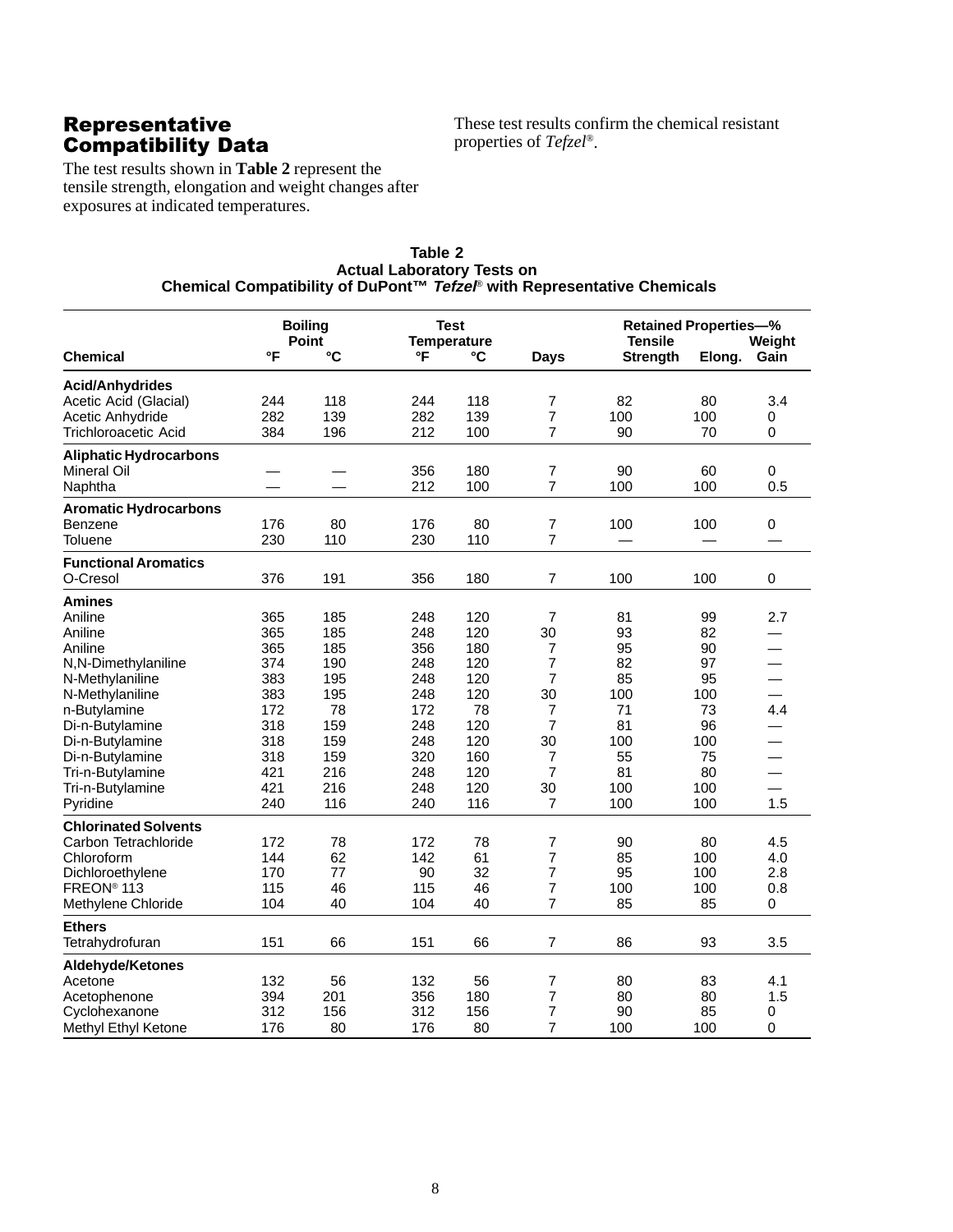|                         |              | <b>Boiling</b>        | <b>Test</b><br><b>Temperature</b> |     |                          | <b>Retained Properties-%</b>      |        |                          |
|-------------------------|--------------|-----------------------|-----------------------------------|-----|--------------------------|-----------------------------------|--------|--------------------------|
| <b>Chemical</b>         | $\mathsf{P}$ | Point<br>$\mathbf{C}$ | °F                                | ℃   | <b>Days</b>              | <b>Tensile</b><br><b>Strength</b> | Elong. | Weight<br>Gain           |
| <b>Esters</b>           |              |                       |                                   |     |                          |                                   |        |                          |
| n-Butyl Acetate         | 260          | 127                   | 260                               | 127 | $\boldsymbol{7}$         | 80                                | 60     | 0                        |
| <b>Ethyl Acetate</b>    | 170          | 77                    | 170                               | 77  | $\overline{7}$           | 85                                | 60     | 0                        |
| <b>Polymer Solvents</b> |              |                       |                                   |     |                          |                                   |        |                          |
| Dimethylformamide       | 309          | 154                   | 194                               | 90  | 7                        | 100                               | 100    | 1.5                      |
| Dimethylformamide       | 309          | 154                   | 248                               | 120 | $\overline{7}$           | 76                                | 92     | 5.5                      |
| Dimethylsulfoxide       | 373          | 189                   | 194                               | 90  | 7                        | 95                                | 90     | 1.5                      |
| <b>Other Organics</b>   |              |                       |                                   |     |                          |                                   |        |                          |
| <b>Benzoyl Chloride</b> | 387          | 197                   | 248                               | 120 | $\overline{7}$           | 94                                | 95     |                          |
| <b>Benzoyl Chloride</b> | 387          | 197                   | 248                               | 120 | 30                       | 100                               | 100    |                          |
| Benzyl Alcohol          | 401          | 205                   | 248                               | 120 | 7                        | 97                                | 90     | $\overline{\phantom{0}}$ |
| Decalin                 | 374          | 190                   | 248                               | 120 | $\overline{7}$           | 89                                | 95     |                          |
| Phthaloyl Chloride      | 529          | 276                   | 248                               | 120 | 30                       | 100                               | 100    | $\overline{\phantom{0}}$ |
| <b>Acids</b>            |              |                       |                                   |     |                          |                                   |        |                          |
| Aqua Regia              |              |                       | 194                               | 90  | $\ast$                   | 93                                | 89     | 0.2                      |
| Chromic                 | 257          | 125                   | 257                               | 125 | 7                        | 66                                | 25     |                          |
| Hydrobromic (Conc)      | 257          | 125                   | 257                               | 125 | 7                        | 100                               | 100    |                          |
| Hydrochloric (Conc)     | 223          | 106                   | 73                                | 23  | 7                        | 100                               | 90     | 0                        |
| Hydrochloric (Conc)     | 223          | 106                   | 223                               | 106 | $\overline{7}$           | 96                                | 100    | 0.1                      |
| Hydrofluoric (Conc)     |              |                       | 73                                | 23  | 7                        | 97                                | 95     | 0.1                      |
| Nitric-25%              | 212          | 100                   | 212                               | 100 | 14                       | 100                               | 100    |                          |
| Nitric-50%              | 221          | 105                   | 221                               | 105 | 14                       | 87                                | 81     |                          |
| Nitric-70% (Conc)       | 248          | 120                   | 73                                | 23  | 105                      | 100                               | 100    | 0.5                      |
| Nitric-70% (Conc)       | 248          | 120                   | 140                               | 60  | 53                       | 100                               | 100    |                          |
| Nitric-70% (Conc)       | 248          | 120                   | 248                               | 120 | $\boldsymbol{2}$         | 72                                | 91     |                          |
| Nitric-70% (Conc)       | 248          | 120                   | 248                               | 120 | 3                        | 58                                | 5      |                          |
| Nitric-70% (Conc)       | 248          | 120                   | 248                               | 120 | $\overline{7}$           | $\,0\,$                           | 0      |                          |
| Phosphoric (Conc)       |              |                       | 212                               | 100 | $\overline{7}$           |                                   |        |                          |
| Phosphoric (Conc)       |              |                       | 248                               | 120 | 7                        | 94                                | 93     | 0                        |
| Sulfuric (Conc)         |              |                       | 212                               | 100 | $\overline{7}$           | 100                               | 100    | 0                        |
| Sulfuric (Conc)         |              |                       | 248                               | 120 | $\overline{\mathcal{I}}$ | 98                                | 95     | 0                        |
| Sulfuric (Conc)         |              |                       | 302                               | 150 | $\star$                  | 98                                | 90     | $\boldsymbol{0}$         |
| <b>Halogens</b>         |              |                       |                                   |     |                          |                                   |        |                          |
| Bromine (Anhy)          | 138          | 59                    | 73                                | 23  | 7                        | 90                                | 90     | 1.2                      |
| Bromine (Anhy)          | 138          | 59                    | 135                               | 57  | 7                        | 99                                | 100    |                          |
| Bromine (Anhy)          | 138          | 59                    | 135                               | 57  | 30                       | 94                                | 93     | 3.4                      |
| Chlorine (Anhy)         |              |                       | 248                               | 120 | 7                        | 85                                | 84     | $\overline{7}$           |
| <b>Bases</b>            |              |                       |                                   |     |                          |                                   |        |                          |
| Ammonium Hydroxide      |              |                       | 150                               | 66  | 7                        | 97                                | 97     | 0                        |
| Potassium Hydroxide     |              |                       |                                   |     |                          |                                   |        |                          |
| (20%)                   |              |                       | 212                               | 100 | $\overline{7}$           | 100                               | 100    | $\pmb{0}$                |
| Sodium Hydroxide        |              |                       |                                   |     |                          |                                   |        |                          |
| $(50\%)$                |              |                       | 248                               | 120 | $\overline{7}$           | 94                                | 80     | $0.2\,$                  |
| <b>Peroxides</b>        |              |                       |                                   |     |                          |                                   |        |                          |
| Hydrogen Peroxide       |              |                       |                                   |     |                          |                                   |        |                          |
| (30%)                   |              |                       | 73                                | 23  | $\overline{7}$           | 99                                | 98     | $\pmb{0}$                |
|                         |              |                       |                                   |     |                          |                                   |        |                          |

#### **Table 2** (continued) **Actual Laboratory Tests on Chemical Compatibility of DuPont™ Tefzel**® **with Representative Chemicals**

\*Exposed for 6 hours.

**NOTES:** Change in properties -15% is considered insignificant. Samples were 10–15 mil microtensile bars. TS/E and wt. gain determined within 24 hours after removal from exposure media.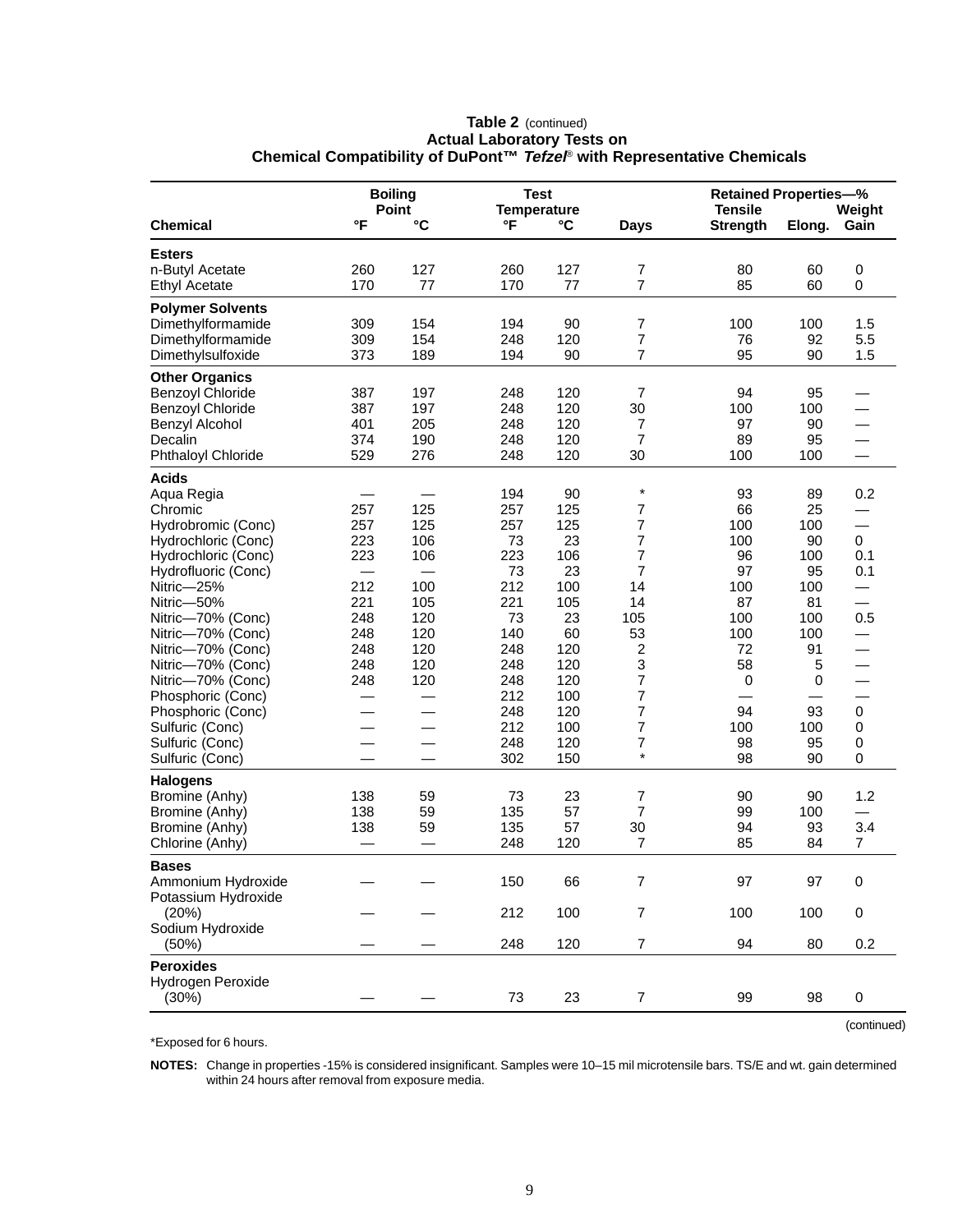|                            | <b>Boiling</b><br><b>Point</b> |     | Test<br><b>Temperature</b> |     |      | <b>Retained Properties-%</b><br>Tensile<br>Weight |        |      |
|----------------------------|--------------------------------|-----|----------------------------|-----|------|---------------------------------------------------|--------|------|
| Chemical                   | °F                             | °C  | °F                         | °C  | Days | <b>Strength</b>                                   | Elong. | Gain |
| <b>Salt-Metal Etchants</b> |                                |     |                            |     |      |                                                   |        |      |
| <b>Ferric Chloride</b>     |                                |     |                            |     |      |                                                   |        |      |
| (25%)                      | 220                            | 104 | 212                        | 100 | 7    | 95                                                | 95     | 0    |
| Zinc Chloride              |                                |     |                            |     |      |                                                   |        |      |
| (25%)                      | 220                            | 104 | 212                        | 100 | 7    | 100                                               | 100    | 0    |
| <b>Other Inorganics</b>    |                                |     |                            |     |      |                                                   |        |      |
| Phosphoric Oxychloride     | 220                            | 104 | 220                        | 104 |      | 100                                               | 100    |      |
| Phosphoric Trichloride     | 167                            | 75  | 167                        | 75  | 7    | 100                                               | 98     |      |
| Silicon Tetrachloride      | 140                            | 60  | 140                        | 60  |      | 100                                               | 100    |      |
| Sulfuryl Chloride          | 115                            | 68  | 155                        | 68  | 7    | 86                                                | 100    | 8    |
| Water                      | 212                            | 100 | 212                        | 100 | 7    | 100                                               | 100    | 0    |
| <b>Miscellaneous</b>       |                                |     |                            |     |      |                                                   |        |      |
| A-20 Stripper Solution     |                                |     | 284                        | 140 | 7    | 90                                                | 90     |      |
| Aerosafe                   |                                |     | 300                        | 149 | 7    | 92                                                | 93     | 3.9  |
| Skydrol                    |                                |     | 300                        | 149 | 7    | 100                                               | 95     | 3.0  |

#### **Table 2** (continued) **Actual Laboratory Tests on Chemical Compatibility of DuPont™ Tefzel**® **with Representative Chemicals**

\*Exposed for 6 hours.

**NOTES:** Change in properties -15% is considered insignificant. Samples were 10–15 mil microtensile bars. TS/E and wt. gain determined within 24 hours after removal from exposure media.